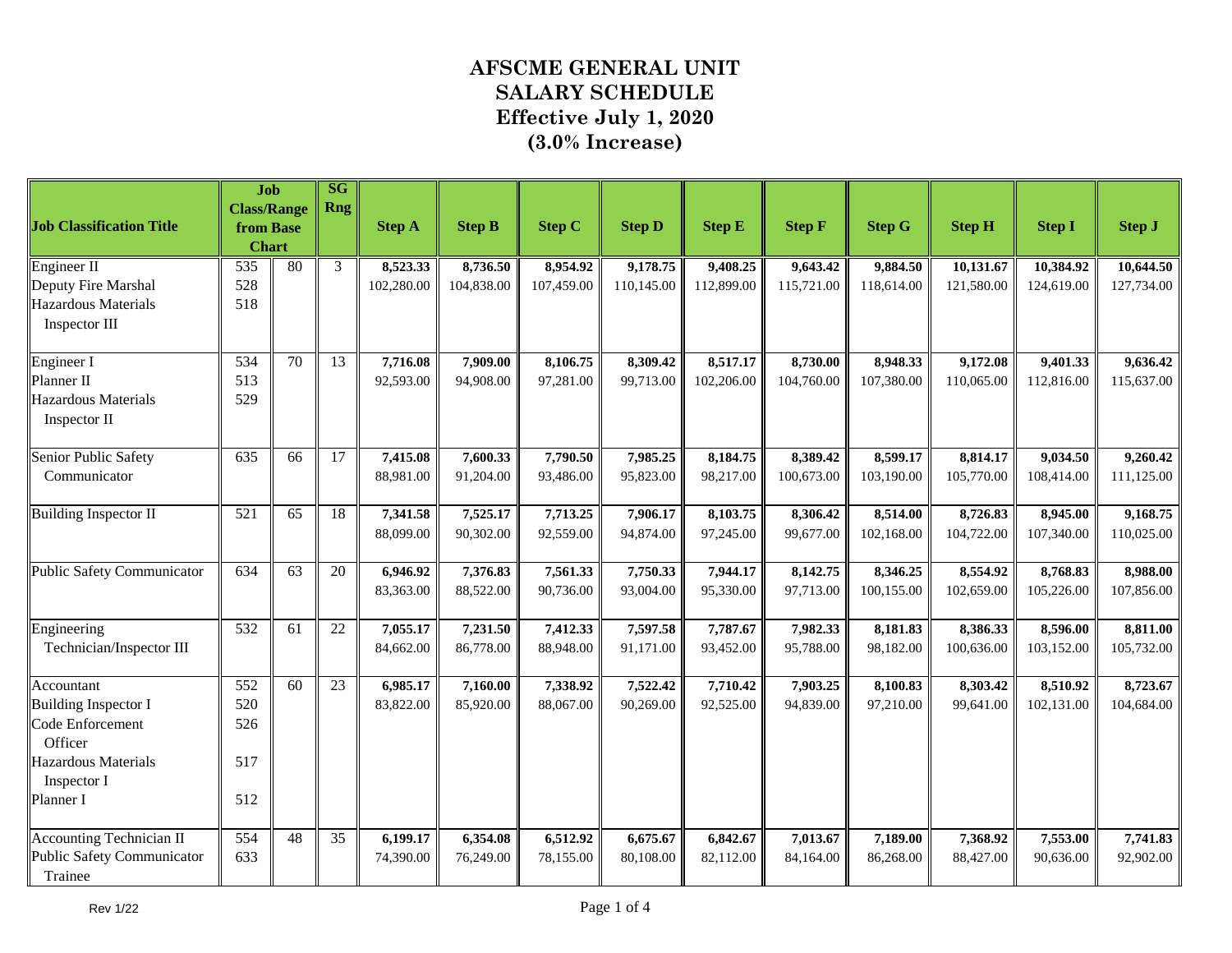| <b>Job Classification Title</b>                                                                                                                                                               | <b>Job</b><br><b>Class/Range</b><br>from Base |    | SG<br><b>Rng</b> | <b>Step A</b>         | <b>Step B</b>         | <b>Step C</b>         | <b>Step D</b>         | <b>Step E</b>         | <b>Step F</b>         | <b>Step G</b>         | <b>Step H</b>         | <b>Step I</b>         | <b>Step J</b>         |
|-----------------------------------------------------------------------------------------------------------------------------------------------------------------------------------------------|-----------------------------------------------|----|------------------|-----------------------|-----------------------|-----------------------|-----------------------|-----------------------|-----------------------|-----------------------|-----------------------|-----------------------|-----------------------|
|                                                                                                                                                                                               | <b>Chart</b>                                  |    |                  |                       |                       |                       |                       |                       |                       |                       |                       |                       |                       |
| Engineering<br>Technician/Inspector II                                                                                                                                                        | 531                                           | 46 | $\overline{37}$  | 6,076.92<br>72,923.00 | 6,228.92<br>74,747.00 | 6,384.67<br>76,616.00 | 6,544.25<br>78,531.00 | 6,707.75<br>80,493.00 | 6,875.50<br>82,506.00 | 7,047.33<br>84,568.00 | 7,223.58<br>86,683.00 | 7,404.08<br>88,849.00 | 7,589.25<br>91,071.00 |
| <b>Information Technology</b><br>Technician II<br><b>Purchasing Coordinator</b>                                                                                                               | 561<br>550                                    | 43 | 40               | 5,898.25<br>70,779.00 | 6,045.75<br>72,549.00 | 6,196.92<br>74,363.00 | 6,351.75<br>76,221.00 | 6,510.58<br>78,127.00 | 6,673.25<br>80,079.00 | 6,840.08<br>82,081.00 | 7,011.08<br>84,133.00 | 7,186.50<br>86,238.00 | 7,366.17<br>88,394.00 |
| Equipment Mechanic<br>Sr. Maintenance Worker -<br>Streets, Waste Water, Trees<br>Sr. Maintenance Worker -<br>Water<br>Sr. Maintenance Worker -<br>Parks & Landscape                           | 508<br>543<br>542<br>504                      | 41 | 42               | 5,782.00<br>69,384.00 | 5,926.58<br>71,119.00 | 6,074.67<br>72,896.00 | 6,226.58<br>74,719.00 | 6,382.33<br>76,588.00 | 6,541.75<br>78,501.00 | 6,705.33<br>80,464.00 | 6,872.92<br>82,475.00 | 7,044.83<br>84,538.00 | 7,220.92<br>86,651.00 |
| <b>HCD</b> Technician II                                                                                                                                                                      | 619                                           | 39 | 44               | 5,668.00<br>68,016.00 | 5,809.75<br>69,717.00 | 5,955.00<br>71,460.00 | 6,103.83<br>73,246.00 | 6,256.50<br>75,078.00 | 6,412.92<br>76,955.00 | 6,573.25<br>78,879.00 | 6,737.58<br>80,851.00 | 6,906.00<br>82,872.00 | 7,078.67<br>84,944.00 |
| <b>Accounting Technician I</b><br><b>Facilities Maintenance</b><br>Specialist<br>Fire Administration<br>Technician<br><b>Management Assistant</b><br>Permit Technician<br>Planning Technician | 553<br>505<br>516<br>519<br>523<br>514        | 38 | 45               | 5,611.92<br>67,343.00 | 5,752.33<br>69,028.00 | 5,896.08<br>70,753.00 | 6,043.50<br>72,522.00 | 6,194.58<br>74,335.00 | 6,349.42<br>76,193.00 | 6,508.17<br>78,098.00 | 6,670.92<br>80.051.00 | 6,837.67<br>82,052.00 | 7,008.58<br>84,103.00 |
| Engineering<br>Technician/Inspector I                                                                                                                                                         | 530                                           | 36 | 47               | 5,501.42<br>66,017.00 | 5,638.92<br>67,667.00 | 5,779.83<br>69,358.00 | 5,924.42<br>71,093.00 | 6,072.50<br>72,870.00 | 6,224.42<br>74,693.00 | 6,379.92<br>76,559.00 | 6,539.42<br>78,473.00 | 6,702.92<br>80,435.00 | 6,870.33<br>82,444.00 |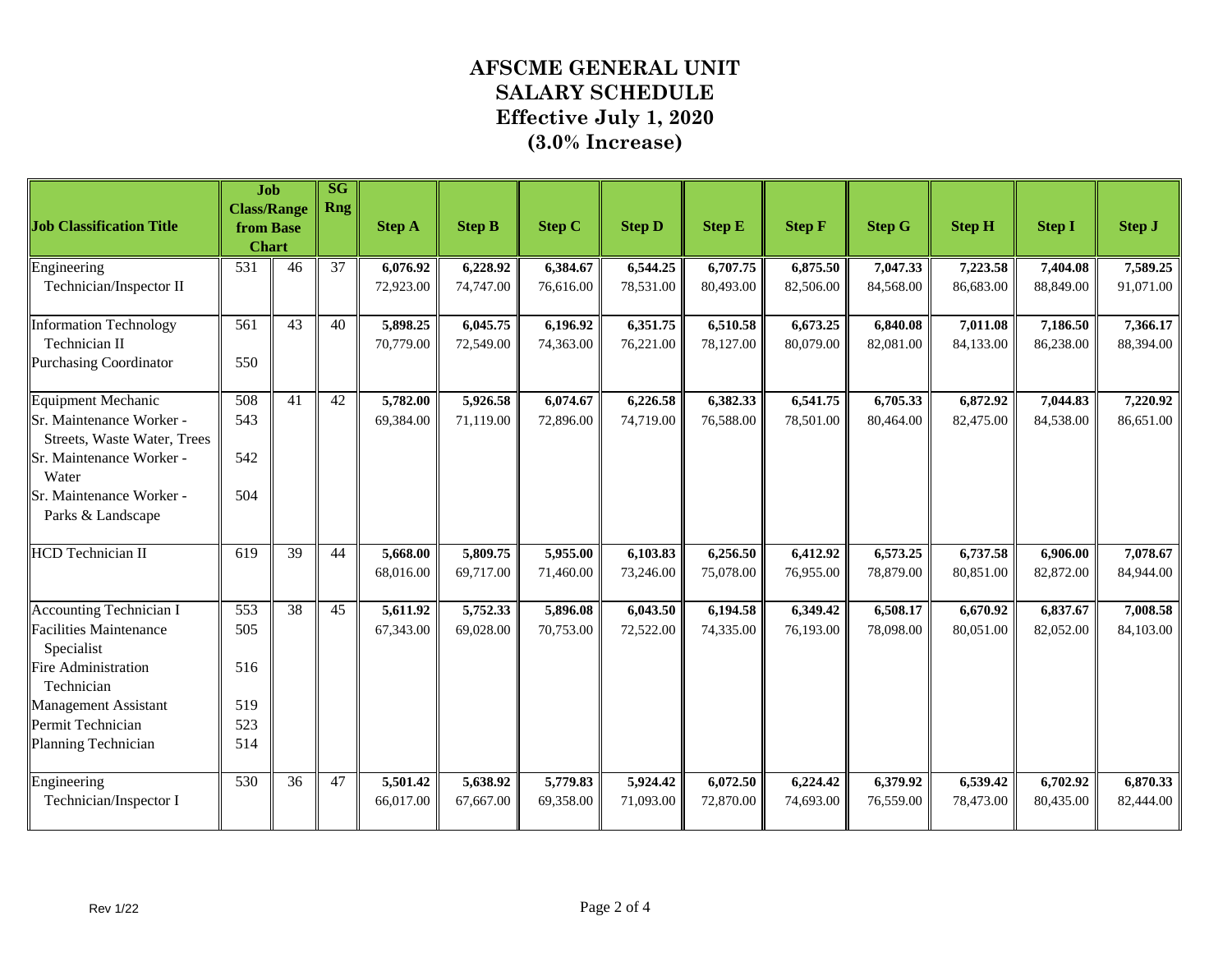|                                               | Job                             |                 | SG         |               |               |               |               |               |               |               |               |               |               |
|-----------------------------------------------|---------------------------------|-----------------|------------|---------------|---------------|---------------|---------------|---------------|---------------|---------------|---------------|---------------|---------------|
| <b>Job Classification Title</b>               | <b>Class/Range</b><br>from Base |                 | <b>Rng</b> | <b>Step A</b> | <b>Step B</b> | <b>Step C</b> | <b>Step D</b> | <b>Step E</b> | <b>Step F</b> | <b>Step G</b> | <b>Step H</b> | <b>Step I</b> | <b>Step J</b> |
|                                               | <b>Chart</b>                    |                 |            |               |               |               |               |               |               |               |               |               |               |
| <b>Recreation Coordinator</b>                 | 546                             | $\overline{35}$ | 48         | 5,446.83      | 5,583.08      | 5,722.67      | 5,865.67      | 6,012.33      | 6,162.67      | 6,316.83      | 6,474.67      | 6,636.50      | 6,802.42      |
| Community Coordinator                         | 547                             |                 |            | 65,362.00     | 66,997.00     | 68,672.00     | 70,388.00     | 72,148.00     | 73,952.00     | 75,802.00     | 77,696.00     | 79,638.00     | 81,629.00     |
| Deputy City Clerk                             | 555                             | 33              | 50         | 5,339.58      | 5,473.08      | 5,609.92      | 5,750.08      | 5,893.92      | 6,041.17      | 6,192.25      | 6,347.08      | 6,505.75      | 6,668.50      |
| <b>Information Technology</b><br>Technician I | 560                             |                 |            | 64,075.00     | 65,677.00     | 67,319.00     | 69,001.00     | 70,727.00     | 72,494.00     | 74,307.00     | 76,165.00     | 78,069.00     | 80,022.00     |
| Property & Evidence<br>Technician             | 570                             |                 |            |               |               |               |               |               |               |               |               |               |               |
| Senior Police Records<br>Technician           | 610                             |                 |            |               |               |               |               |               |               |               |               |               |               |
| <b>HCD</b> Technician I                       | 618                             | 29              | 54         | 5,131.25      | 5,259.50      | 5,390.92      | 5,525.67      | 5,664.00      | 5,805.58      | 5,950.58      | 6,099.42      | 6,252.00      | 6,408.25      |
|                                               |                                 |                 |            | 61,575.00     | 63,114.00     | 64,691.00     | 66,308.00     | 67,968.00     | 69,667.00     | 71,407.00     | 73,193.00     | 75,024.00     | 76,899.00     |
| <b>Accounting Assistant II</b>                | 605                             | 28              | 55         | 5,080.50      | 5,207.50      | 5,337.58      | 5,471.08      | 5,607.92      | 5,748.08      | 5,891.67      | 6,039.08      | 6,189.92      | 6,344.75      |
|                                               |                                 |                 |            | 60,966.00     | 62,490.00     | 64,051.00     | 65,653.00     | 67,295.00     | 68,977.00     | 70,700.00     | 72,469.00     | 74,279.00     | 76,137.00     |
| <b>Assistant Mechanic</b>                     | 507                             | 26              | 57         | 4,980.33      | 5,104.83      | 5,232.50      | 5,371.58      | 5,497.25      | 5,634.75      | 5,775.75      | 5,920.00      | 6,068.00      | 6,219.75      |
| Maintenance Worker II                         | 541                             |                 |            | 59,764.00     | 61,258.00     | 62,790.00     | 64,459.00     | 65,967.00     | 67,617.00     | 69,309.00     | 71,040.00     | 72,816.00     | 74,637.00     |
| Senior Custodian                              | 509                             | 25              | 58         | 4,931.00      | 5,054.33      | 5,180.67      | 5,310.17      | 5,442.92      | 5,579.00      | 5,718.50      | 5,861.50      | 6,008.00      | 6,158.17      |
|                                               |                                 |                 |            | 59,172.00     | 60,652.00     | 62,168.00     | 63,722.00     | 65,315.00     | 66,948.00     | 68,622.00     | 70,338.00     | 72,096.00     | 73,898.00     |
| Police Records Technician II                  | 609                             | 23              | 60         | 4,833.92      | 4,954.67      | 5,078.50      | 5,205.50      | 5,335.75      | 5,469.17      | 5,605.75      | 5,745.92      | 5,889.67      | 6,036.92      |
| Secretary                                     | 611                             |                 |            | 58,007.00     | 59,456.00     | 60,942.00     | 62,466.00     | 64,029.00     | 65,630.00     | 67,269.00     | 68,951.00     | 70,676.00     | 72,443.00     |
| Community Services Officer                    | 632                             | 22              | 61         | 4,786.00      | 4,905.67      | 5,028.25      | 5,154.00      | 5,282.83      | 5,414.92      | 5,550.33      | 5,688.92      | 5,831.25      | 5,977.00      |
|                                               |                                 |                 |            | 57,432.00     | 58,868.00     | 60,339.00     | 61,848.00     | 63,394.00     | 64,979.00     | 66,604.00     | 68,267.00     | 69,975.00     | 71,724.00     |
| <b>Accounting Assistant I</b>                 | 604                             | 18              | 65         | 4,599.33      | 4,714.25      | 4,832.17      | 4,952.92      | 5,076.75      | 5,203.67      | 5,333.67      | 5,467.08      | 5,603.83      | 5,743.83      |
|                                               |                                 |                 |            | 55,192.00     | 56,571.00     | 57,986.00     | 59,435.00     | 60,921.00     | 62,444.00     | 64,004.00     | 65,605.00     | 67,246.00     | 68,926.00     |